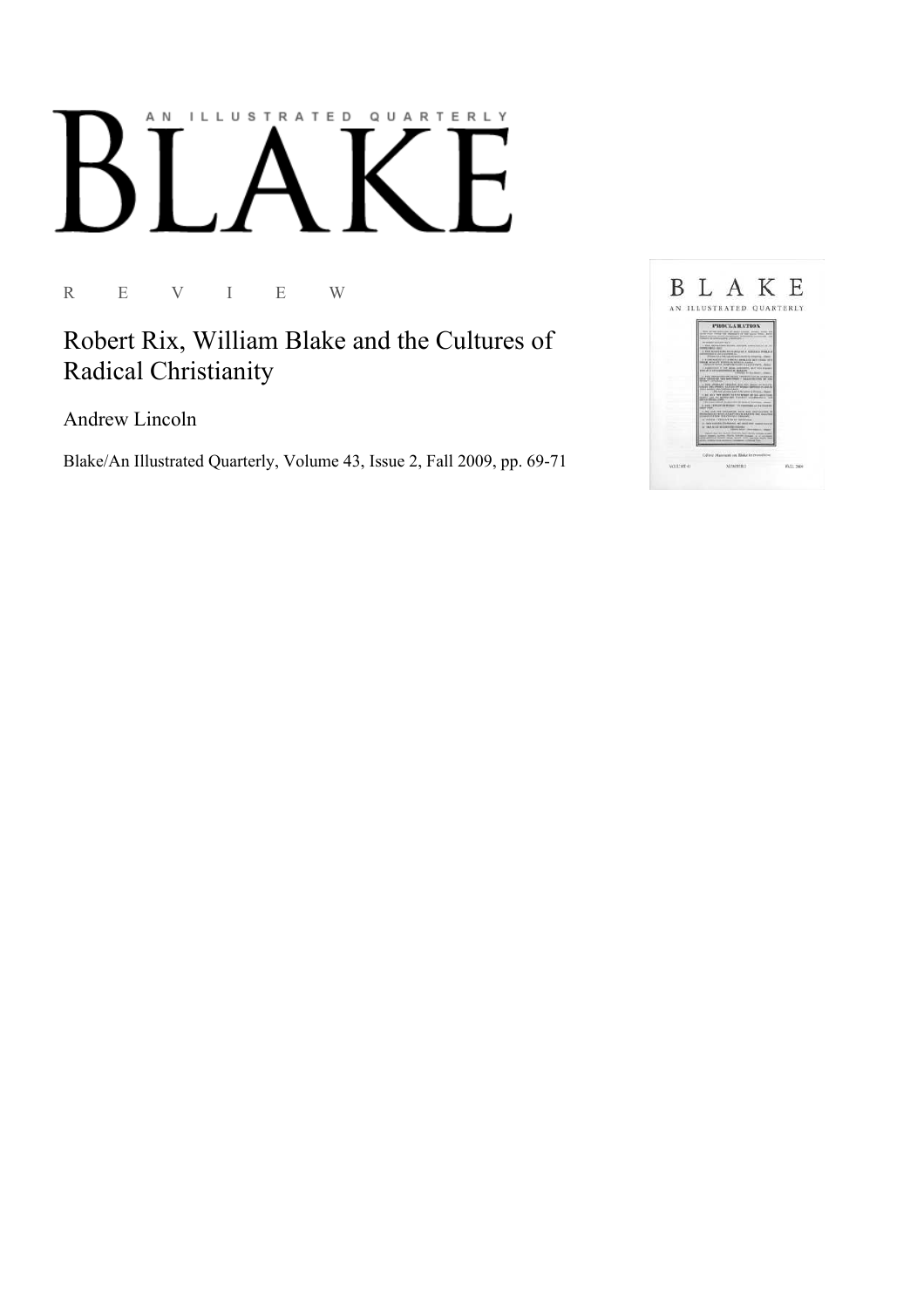unrnediated personal creativity. If the genuinely creative artist is, as was often quoted, more inspired than calculating, more driven by an eye "in a fine frenzy rolling" than by an eye glued to the works of past masters, then the self-dramatizing works of the artists considered in *The Artist as Original Genius* force us to confront the inevitable and perhaps irreconcilable conflict between vision (unvitiated content) and execution, between art and craft. By 1786 the eighteenthcentury Shakespeare craze had led to John Boydell's concept of the Shakespeare Gallery, the popular but unprofitable venture that went public during the 1790s. That it did prove largely unprofitable tells us much about the direction that the popular taste was taking by those years. History painting was widely admired but nothing more, rather in the manner of Dr. Johnson's famous remark about *Paradise Lost* being "one of the books which the reader admires and lays down, and forgets to take up again:' To Keats's friend Benjamin Robert Haydon, perhaps the last of the grand-style history painters in Britain, this disregard for history painting was particularly galling. As Tom Taylor put it after Haydon's death, "he would paint large pictures with a high aim. The patrons did not want such pictures, the Academy did not favour them, the public could not buy them. They flocked to see them exhibited, but that was all."<sup>1</sup> What did sell-and the Shakespeare Gallery artists were quick to pick up on this-were genre pieces, sentimental renditions of moments of "sensibility" as the eighteenth century understood them, and fantastically "soft" portrait-impressions of Shakespeare's characters. All these could be-and were-reproduced in engraved form for the "popular" consumer who could afford them. Grand-scale history paintings could not be reduced in this fashion, either in size or in medium, without becoming fairly silly: without their grand scale, there was little to recommend them to the emerging bourgeois viewer and would-be connoisseur. And so while Shakespeare the native original genius continued to prosper as an image, a myth, and a capital industry, that variety of visual art that had sought at once to emulate and to popularize a (self-serving) vision of this sort of original artistic genius was, relatively unceremoniously, edged out of the market.

While Blake is mentioned in passing throughout *The Artist as Original Genius,* he is nowhere the focus of sustained commentary, in part because his extra-institutional status necessarily excludes him from a discussion that is so centrally grounded in the Royal Academy, its members, and its doings. The one exception to this rule is Pressly's fascinating suggestion, in a chapter called "Alienation, Persecution, and Liberation through Sacrificial Death," that the figure in Blake's famous *Albion Rose (The Dance of Albion)* "was originally conceived as an image of Blake as Chatterton in the same manner as Flaxman's conception of himself as Chat-

1. Benjamin Robert Haydon, *The Autobiography and Memoirs of Benjamin Robert Haydon (1786-1846),* ed. Tom Taylor, new ed. (New York: Harcourt Brace, 1926) 2: 825.

terton" (179; Flaxman's drawing is reproduced as fig. 112). Pressly makes a compelling argument, and the resemblance between the two drawings is striking, despite some obvious differences in subject and treatment. Moreover, Pressly's explanation of the image's relation to Blake's personal circumstances (including his dramatically altered estimate by 1808 of his former friend Flaxman) makes a good deal of sense. Indeed, within the context of Pressly's discussion of the cultural and mythological function of the suicidal Chatterton for all of these artists, there is much to think about here, even if Pressly himself admits that he does not have that proverbial smokinggun proof for his claim. In any event, Blake is nevertheless present everywhere in the book, if only by implication, and the profusion of illustrations (none, alas, in color) will provide the viewer with many obvious contexts for Blake's visual works, putting Blake, his art, and its visionary singularity into productive dialogue with the artists and works that were his contemporaries during those volatile years.

Robert Rix. *William Blake and the Cultures of Radical Christianity.* Aldershot: Ashgate, 2007. x + 182 pp. £55.00/\$99.95, hardcover.

## Reviewed by Andrew Lincoln

 $A$  NYONE who has tried to keep up with the developing field of Blake studies will find in this book much that NYONE who has tried to keep up with the developing seems familiar. But Robert Rix surveys the field of Swedenborgianism and related movements with a thoroughness that clarifies many issues. He demonstrates that in order to deal adequately with the question of how Blake was influenced by Swedenborg and other religious writers, we must take into account "the reading practices of late eighteenth-century interpretive communities" (1) and be alert to the intricate relations and rivalries among them. The complexities are expertly unraveled and lucidly explained here, which will make this book a helpful introduction for anyone new to the field and a useful point of reference for seasoned scholars. At the same time, though, the study exposes the difficulty of evaluating the relevance of historical "microcultures" to an understanding of Blake's works.

Rix has a deep and wide knowledge of the intriguing world of religious groups relatively little known beyond the realm of Blake studies. This usually allows him to avoid settling too easily on an individual strand or tendency as the key to Blake and to provide a gentle corrective for those who do. In the face of previous attempts to compare or associate Blake's ideas I

-- ....J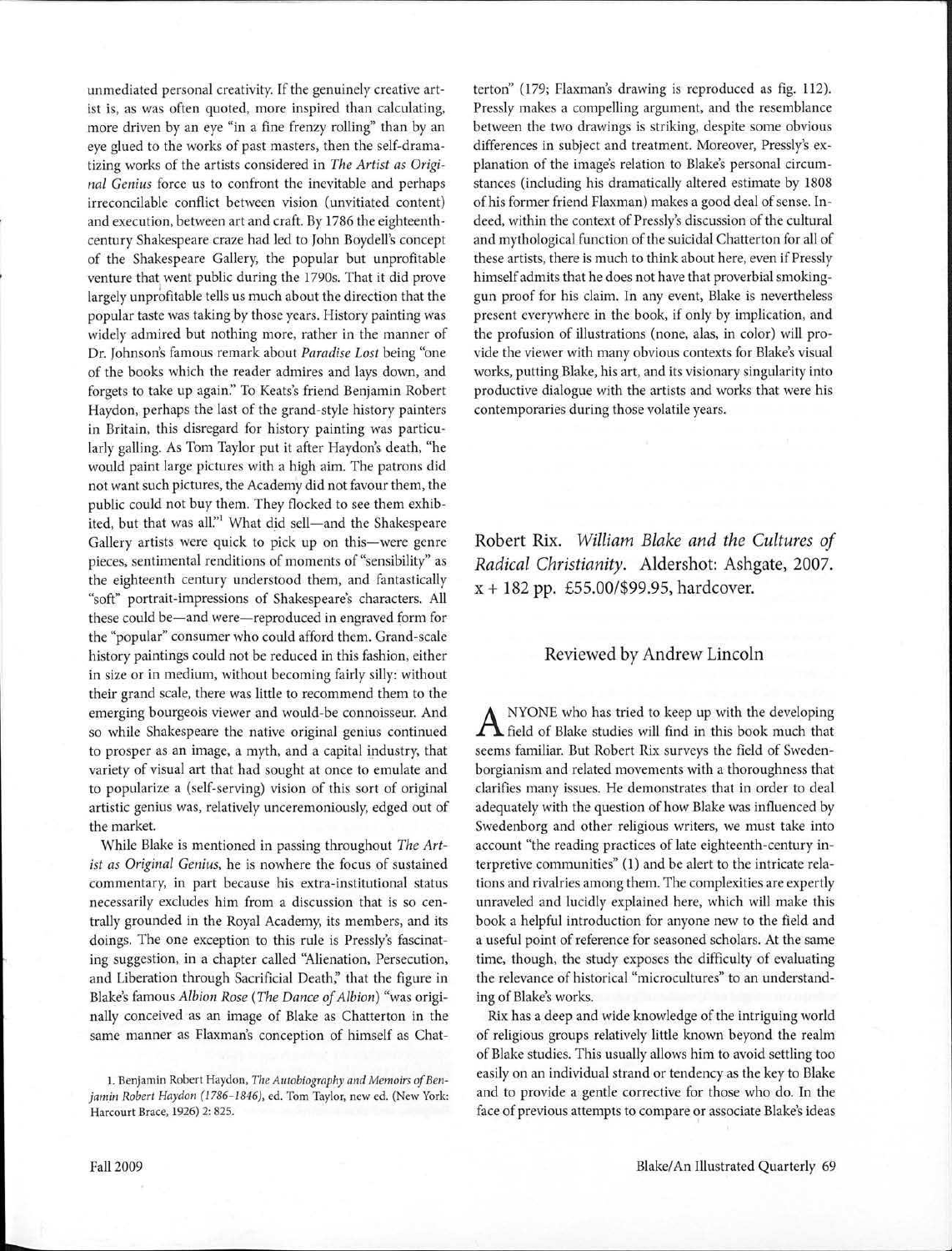with those found within specific "antinomian" groups, he points out that antinomianism "was not a well-defined sectarian position, but a tendency that could be found with varying emphases across the board of the religious spectrum" (19). Blake's phrase "Everlasting Gospel" cannot be identified with a single tradition or set of ideas, since it was applied "loosely" within a "number of traditions, sermons and publications in England." "It was favoured by radical seventeenth-century dissenters. It was also habitually employed in Behmenist and other mystical circles" ( 16-17). Rix offers an alternative to the "unbroken tradition'' model of antinomian influence proposed by A. L. Morton: "that Blake radicalized antinomian ideas inherited from Moravian or similar milieus" (28). In developing this view-which builds on the discovery by Marsha Keith Schuchard and Keri Davies that Blake's mother was a Moravian-Rix characteristically emphasizes the plurality of influence, outlining the connections between Moravianism and the traditions of continental mysticism and insisting that it makes little sense to identify Blake simply as a Behmenist or a Swedenborgian, since "each of these traditions meant several and often contradictory things at Blake's time" (2). He also shows that hostility does not preclude affinity, and that those with different aims can follow parallel routes. In his discussion of the "Visionary Marketplace;' which reviews the commercial dimension of "vision and spirit communications" (135), he considers animal magnetism, a treatment sought by affluent Londoners and a favored pursuit among Swedenborgians. As Rix notes, Blake was critical of three contemporary magnetizers, but may nevertheless have been attracted to some aspects of the rhetoric of magnetism-which provided a kind of analogy with his own work (conceived as "a sort of faith healing" [139)).

One of the strengths of this book is Rix's willingness to concede that evidence of historical connection is not necessarily evidence of influence. So, for example, his brief historical overview of the Moravians carries the warning that there are no "definite signs of Moravian doctrine" ( 11) in Blake's writing. But this does not make the Moravian example irrelevant: the more progressive circles of Moravianism had an interest in prophetic and visionary culture that predates the spate of prophetic publications which appeared in the wake of the French revolution. And if there is no clinching evidence of specific Moravian ideas, Rix finds elements "characteristic of a certain kind of dissent" (22) that is compatible with Moravianism. In particular, he examines two relatively neglected works, "The Couch of Death" and "Samson;' relating them to the doctrine of free grace, and comparing them with Charles Wesley's "Where Shall My Wond'ring Soul Begin?" (said to have been written on a night of "decisive religious experience ... among Moravians") (22-24). The argument provides a good illustration of how a discussion of influence can be illuminating while remaining tentative in its claims.

Swedenborg emerges as the central focus in this study, a cultural presence that catalyzes Blake's thinking and an important interpretive context for individual works. Swedenborg is

seen not simply as a writer who can be accessed through his texts, but as a field upon which the opposing interests that constitute Swedenborgianism contend. Rix reminds us of the extent of the contemporary fascination with the Swedish writer, and of the hostile reactions his legacy provoked (often exaggerated and sensationalist). He offers brief accounts of the Swedenborgian discussion group, the Theosophical Society (attended by Philip James de Loutherbourg, Richard Cosway, John Flaxman, and William Sharp), and of the First General Conference of the New Jerusalem Church (which Blake and his wife attended), and he carefully reviews the divisions within the London Swedenborgians-on the one hand, the move towards ridding the New Jerusalem Church of its radical associations (exemplified in, among other things, Robert Hindmarsh's criticisms of Thomas Paine), and on the other, the "widespread tendency among the London Swedenborgians to turn their prophet's teaching into a social gospel fitting a radical and anticlerical outlook" (74). Chapter 5 focuses on a group of radical believers who were active in the New Jerusalem Church around the time that Blake attended its conference, including Benedict Chastanier, Count Grabianka, "Count" Cagliostro, and the diplomat Carl Frederick Nordenskjold (the translator of Paine's *Rights of Man* into Swedish).

This kind of study certainly helps to create an appropriate intellectual milieu for Blake. However, the relevance of the lovingly detailed exploration of microcultures to the interpretation of Blake's poems is sometimes, perhaps inevitably, unclear. The key issues of doctrine upon which interpretation appears to depend may be contained in isolated phrases, removed from their immediate context in Blake's writing; the relevant "vocabulary" may be represented by a relatively small number of favored symbols; the analogies with Blake may be fleeting. The historical context, on the other hand, can expand almost indefinitely, unimpeded by the requirements of specific interpretation, once some kind of parallel has been established with Blake's own career or beliefs. At one point Rix acknowledges that "there are no records of Blake using identifiable magnetic techniques ... when composing his poetry. But someone who did make use of such techniques was the diplomat and writer George Baldwin" (145). The non sequitur opens the door for a brief outline of Baldwin's career. This outline is interesting in itself and potentially illuminating (since Blake was certainly aware of Baldwin, and criticized him in a *Notebook* poem). But here, as the awkward handling suggests, the outline seems oddly inconsequential, as if Blake has become a peg upon which to hang information.

In terms of its interpretive value, the most secure part of this study is chapter 7, which discusses *The Marriage of Heaven and Hell* as a satire on Swedenborg. Rix claims with some justice that "the extent to which he [Blake] subverts the theosophist's conclusions through-close parody has not been fully realized" (121). He suggests that the work targets a particular kind of reader, one familiar with Swedenborg's *True Christian Religion,* and that it satirizes those Swedenborgians who re